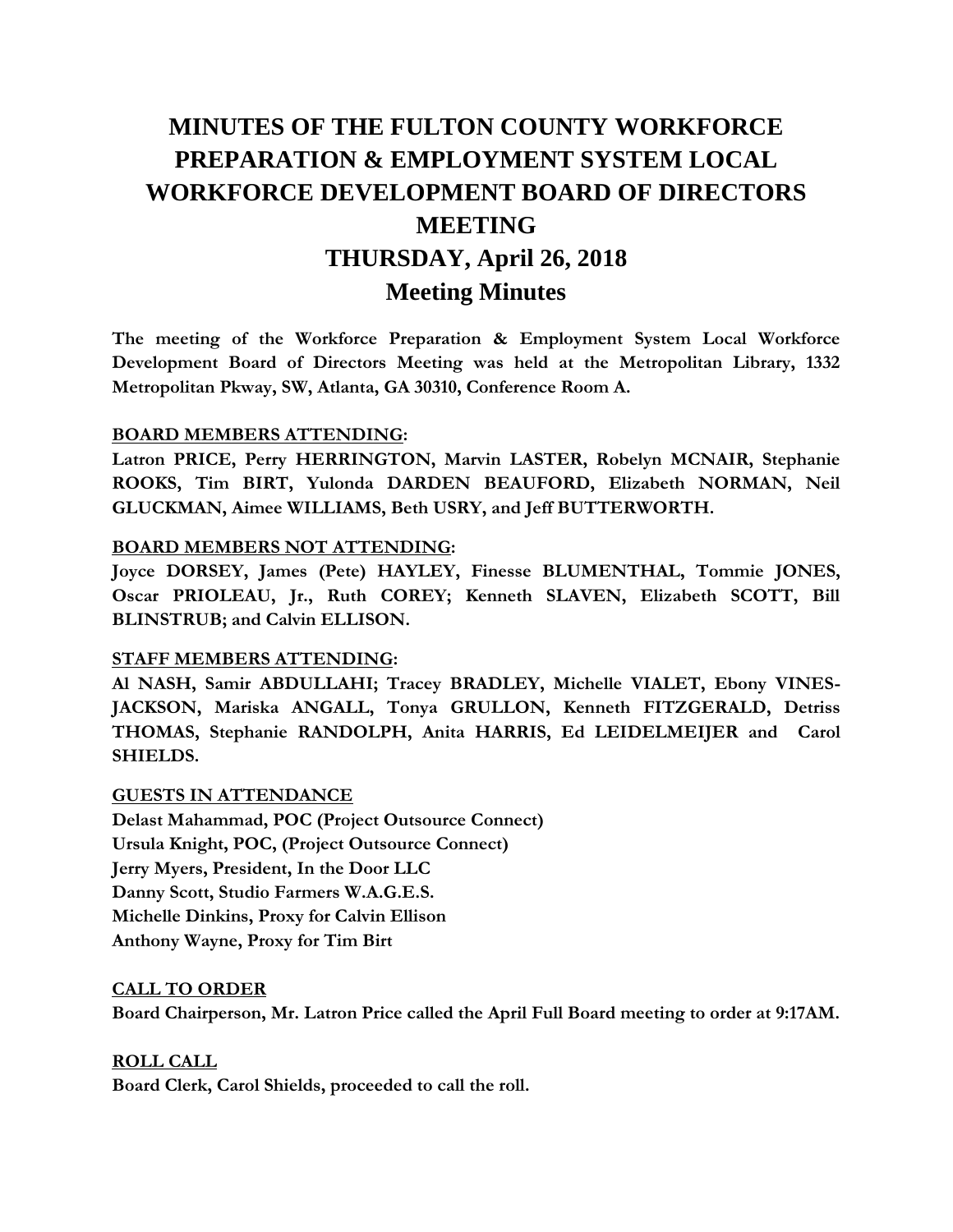## **OPENING CEREMONIES**

**Chairperson Price introduced himself and welcomed and thanked everyone for attending the meeting.** 

## **PUBLIC COMMENT:**

**Danny Scott, Dekalb County – Studio Farmers W.A.G.E.S. DeLast Muhammad, POC(Project Outsource Connect)**

**Board Chairperson Latron Price confirmed that those two public comments cards had been submitted. He invited both Danny Scott and DeLast Muhammad into the meeting for public comment.**

**Danny Scott with Studio Farms W.A.G.E.S. explained that their program allows training to a population with low income to learn how to grow and work in gardens so that they can be a part of a trained workforce in our community. Under the program, the participants will work 12 weeks with hourly pay of \$12.00. He would like to partner with FC Workforce in this effort under the WIOA program.**

**Delast Mahammad, Workforce & Business Development Consultant, was given an opportunity to share information about Project Outsource Connect which provides outsourcing solutions for Workforce Agencies. They have mobile workers that go out to workforce boards and do presentations to show how they can reduce expenses and outsource for your company by handling all the paperwork and training for participants in the program to include Adult, Dislocated Workers, and Youth. She is requesting that we consider POC for any outsourcing needs.** 

**After public comments, Chairman Price acknowledged Edward Leidelmeijer Chief of Staff to Commissioner Liz Hausmann and Anita Harris Assistant to Commissioner Natalie Hall for being in attendance at the board meeting.**

#### **MINUTES**

**The minutes were tabled until the end of the meeting.**

#### **AGENDA**

**Perry Herrington made a motion to accept the agenda at 9:40AM. Robelyn McNair made the motion to accept the motion and it was seconded by Chairman Latron Price.** 

# **WIOA and Legislative UPDATES/ONE STOP OPERATOR**

**After the agenda was accepted, the outline of the agenda was changed slightly to allow the introduction of Mr. Jerry Myers, President of the One Stop Operator due to his request to depart for another meeting engagement.**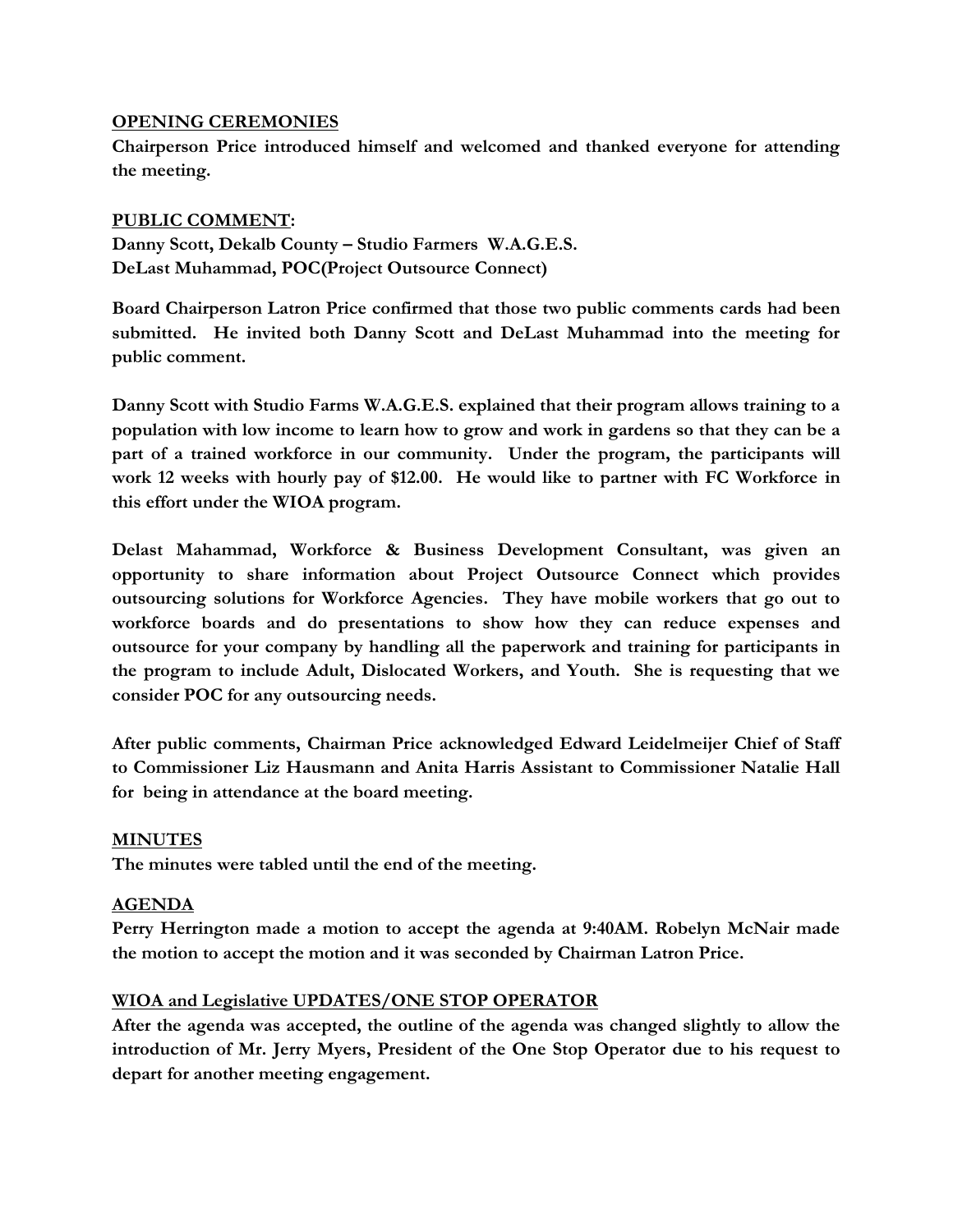**Tracey Bradley, Division Manager, introduced Mr. Jerry Myers, President, One Stop Operator, IN THE DOOR, LLC to everyone present at the meeting. Mr. Myers introduced himself and advised he is looking forward to building a great relationship with our Fulton County Workforce Development Division and appreciates the opportunity to serve the citizens of Fulton County.**

**Mr. Myers also explained that with the One Stop Operator, they will have an opportunity to bring innovation through the outsource relationship with Workforce.**

**Chairman Price requested a motion to execute the MOU agreement which was accepted at the BOC meeting.** 

**A quorum was announced at 9:45A.M.**

**Since there was a quorum, Stephanie Rooks made a motion for the MOU for the One Stop Operator and seconded by Elizabeth Norman. All were in favor and not abstentions. The motion was carried for the One Stop Shop Operator.** 

#### **FINANCE**

**Ms. Mariska Angall, Interim Financial Manager presented the financial report. The finance report was disseminated among board members as well as sent via email before the meeting for the board members to review. Ms. Mariska Angall discussed the financial report and the current financial picture as it currently stands. As noted in the financial report, the portion of the grant that was awarded to Workforce expired on February 20, 2018. Based on the financial picture presently, the financial obligations that are in unobligated balances will be remaining. She explained that we have about two months to expend those dollars before the end of that grant closeout on June 30th, which are additional expenditures. The Finance Department within a certain time frame will submit the grant final reports to the board for their review. She explained from reviewing the report that in the obligation columns it is basically a combination of what is available for in school youth (ISY) with Individual Training Accounts. Students that are currently in school as well as their personal expenditures will be expended by June 30th. These dollars basically are effective based on how often and how quickly we receive invoices for payments from our vendors. She emphasized that on last year, Workforce returned some funds and some funds were recaptured, so the goal is to spend the dollars as quickly as we can. The question was asked if we can move the dollars from dislocated worker to adult. Per Ms. Angall, the state allows us to do that every quarter. The dislocated worker dollars from last year to the adult for the grants that we currently have has already been transitioned. The grants that are notated in blue in the financial report that have expired next year, we are also going to lose dollars there after June 30, 2018. So the key point of the report is to look at the dollars because Workforce has to meet an 80% obligation within the first year of the grant or the state will recapture those dollars. Ms. Angall advised we are moving in the to capture those dollars. Some of the reasons were because Workforce did not have a lot of contracts last year. The**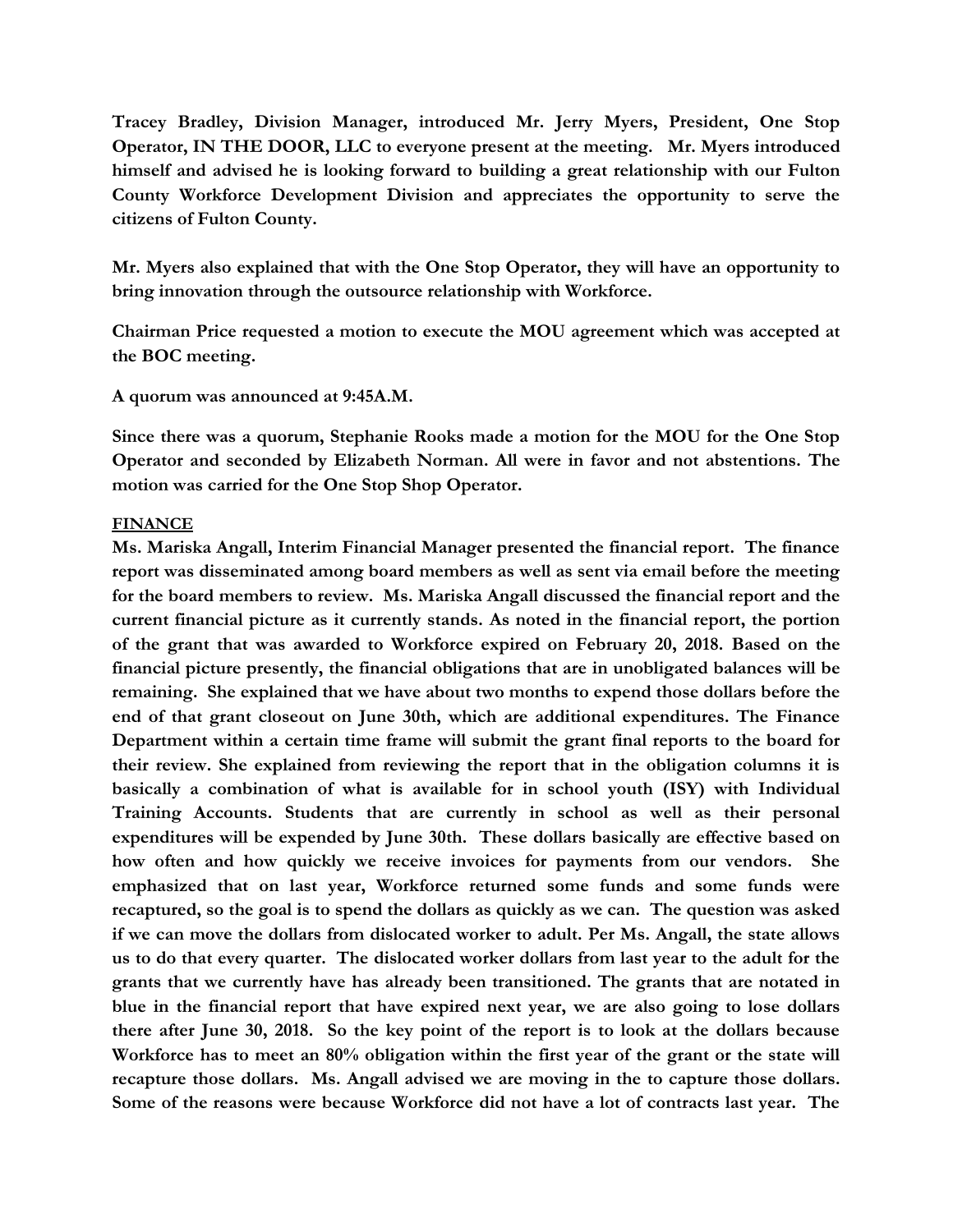**One Stop Operator contract did not make it last year because the board did not approval it. The Finance Department looks and analyzes these dollars on a day to day basis, looking at ways on how to obligate funds, tracking expenditures, to make sure we do not loose funding. It was also pointed out on the financial report of additional grant dollars that were not on the report from the last meeting because they were currently being set up to include the million dollar grant for the Dislocated Worker. Of those dollars, only one budget has been set up. Expenditures will be paid to these grants. Within the next week or two weeks, these numbers will change and shift, as well as moving certain dollars around. So there are obligations that will show up in these columns in the report to show day to day transactions that are occurring. The staff has enrolled a lot of customers into training. Within the last few weeks we've had twenty-one customers enrolled. We do anticipate funding to be spent.**

#### **TASKFORCE COMMITTEES**

**Chairman Price next focus and discussion was on making certain that our task force committees are functioning and meeting properly. For those board members that have not signed up for a committee, he encouraged that they sign up for a Taskforce committee that they would be interested in. Conference calls can be done for committee meetings. For each Taskforce committee, there has to be non-member board member as a subject matter expertise from the community such as business leader, a person in Fulton County that works with you, who has time available to be part of a committee and can actively speak on some of the things going on in the community. A resume is recommended to show the expertise and it will be keep it on file. Each committee should have a staff member.** 

**Chairman Price asked the committee to formalize some sort of social networking event for the board members to come together and discuss what is happening in their different areas of the committees to bring cohesiveness to the board. Robelyn McNair agreed to take the initiative to organize the event along with Perry Herrington, Elizabeth Norman and Stephanie Rooks. A questionnaire will be sent out to board members as well for their input.** 

**Division Manager Tracey Bradley will assign a staff member to each Taskforce Committee and will notify the board.**

**Perry Herrington would like to know where we are in terms of compliance in reference to compliance based on the mix of the board between public sector, education, academia, business community, and the trade organizations. Suggested that we may do some recruiting because we have some members out of compliance and the board needs to be in compliance at the next board meeting.** 

**There were no Taskforce Committee Reports.** 

**Need to find out non board member criteria with county attorney office.**

**Recruit non board members before June meeting to be in compliance.**